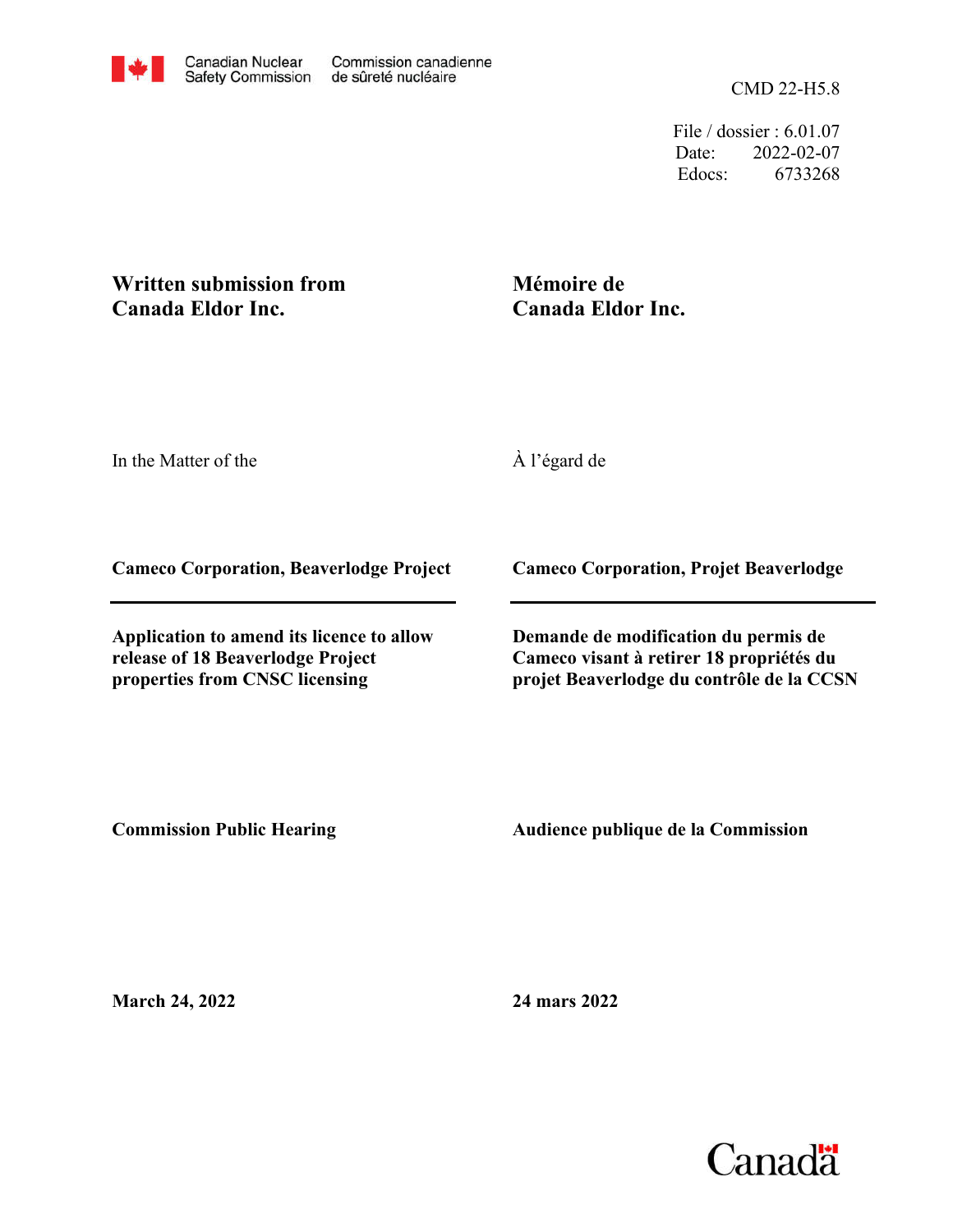# Canada Eldor Inc.

### **February 7, 2022**

### **Intervention before the Canada Nuclear Safety Commission – Cameco Corporation's Request for the Decommissioned Beaverlodge Properties Licence Amendment of WFOL-W5-2120.0/2023**

Canada Eldor Inc. (CEI) is a federal crown corporation, and a wholly owned subsidiary of the Canada Development Investment Corporation (CDEV). CEI is filing this request to intervene with the Canadian Nuclear Safety Commission (CNSC) as it continues to reimburse Cameco Corporation (Cameco) for costs related with the management of the decommissioned Beaverlodge properties.

CEI is the continuing corporation previously called Eldorado Nuclear Ltd. (Eldorado). Eldorado, was Canada's sole source of uranium until the 1950's. Eldorado continued to be an active mining and refining company until its assets were sold in 1988 to a newly formed company-Cameco - in exchange for a 38.5% interest in Cameco's shares. These shares were subsequently sold and CEI has no current equity interest in Cameco.

As a part of asset sale to Cameco, Eldorado retained responsibility for the former Beaverlodge mines and mill, which had been shut down in 1982 and decommissioned under the supervision of the Atomic Energy Control Board (AECB). Since CEI ceased to have any operating personnel as a part of the subsequent 1988 sale to Cameco, it was agreed that Cameco would manage any matters pertaining to Beaverlodge, and that CEI would reimburse Cameco for its costs plus a management fee. This arrangement has continued since the 1988 transaction to the present.

#### **A brief history of Beaverlodge**

The Beaverlodge uranium mines and mill were operated by Eldorado Mining and Refining Limited (later known as Eldorado Nuclear Inc.), a federal Crown corporation, from 1952 to 1982. Uranium-bearing minerals were first found in the Beaverlodge area in 1934. Since there was no demand for uranium at the time, prospecting and development of the ore was delayed for almost ten years until 1944 when Eldorado Mining and Refining Limited, and the Geological Survey of Canada commenced detailed exploration in the area of Fishhook Bay of Lake Athabasca. The-primary focus of the exploration eventually moved to the area north and east of Beaverlodge Lake where the Ace, Fay, and Verna ore bodies were discovered. Three shafts (Ace, Fay and Verna) were sunk in this area in the late 1940s and early 1950s and production continued until 1982. Over the production period a number of satellite mines were also developed. The properties were decommissioned by 1985 following an AECB approved decommissioning plan. The following extract from documents filed with the AECB titled Departure with Dignity, which was prepared for Eldorado by MacLaren Plansearch in February 1987 is of note:

*"Departure with Dignity is an account of the decommissioning of a uranium mine/mill facility. It is the history of the implementation of a plan developed over one and one-half years, and which took two years to implement in a sometimes harsh and difficult environment. It is the history of an innovative and dedicated group of people with deep* 

1240 Bay Street, Suite 302 | 1240, rue bay, bureau 302 Toronto, Ontario M5R 2A7 Telephone/téléphone: (416) 966-2221 FACSIMILE/télécopieur: (416) 966-5485 Canada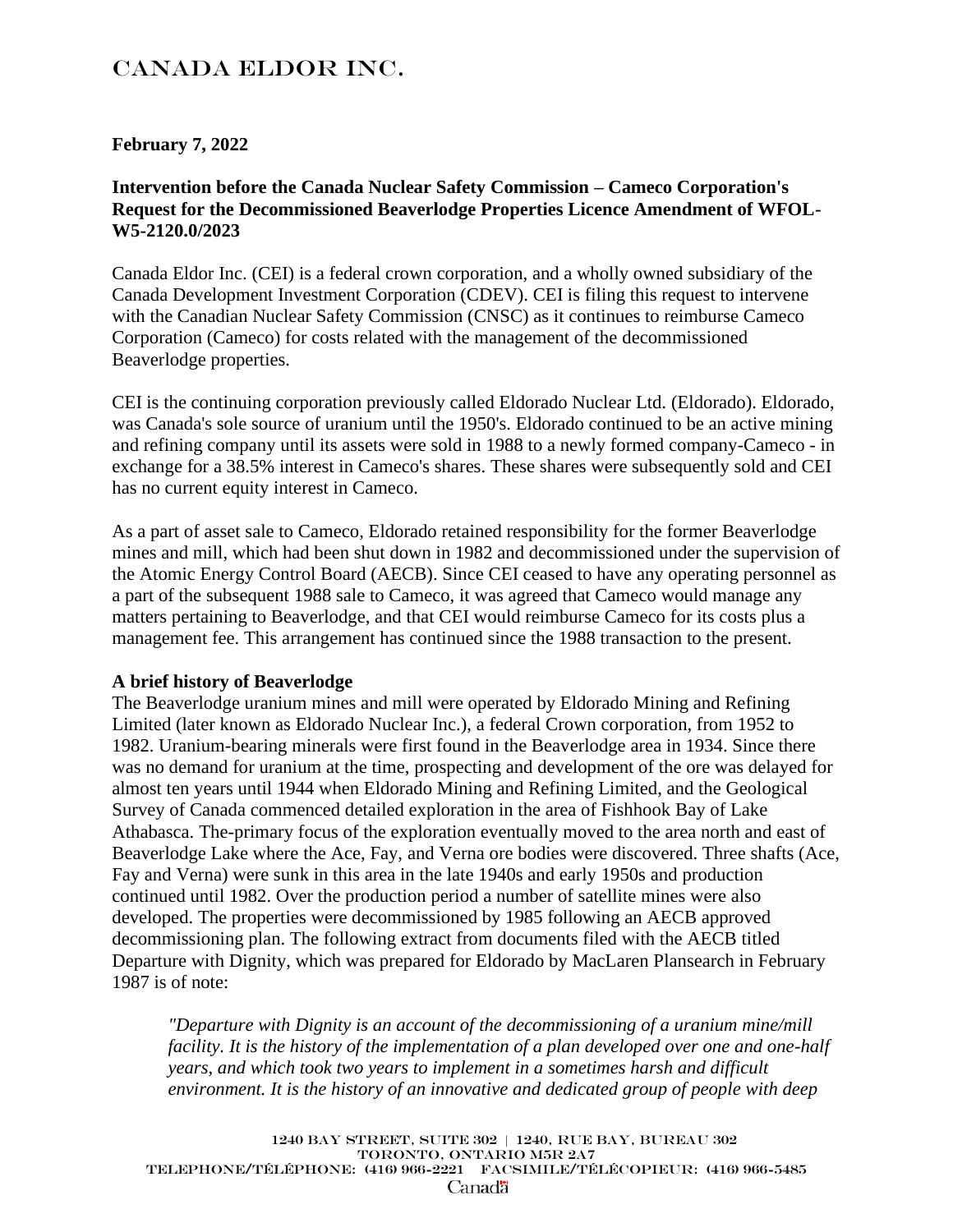*concern for achieving high standards of safety and excellence, and for the environment in which they lived and would leave behind. Without such dedication, this account would never have been written.* 

#### *The decommissioning of the Beaverlodge mine/mill facilities and reclamation of the site represents a first in Canada in which company and regulatory personnel developed, and the company successfully implemented, a plan of action of this size and complexity within the uranium industry in Canada.(emphasis added)*

*This report demonstrates that with sound objectives and careful planning, the orderly and successful decommissioning of a uranium mine and mill complex can be achieved. Although the complete eradication of the effects of the operations was neither intended nor achieved, their reduction to a very low, stable level was possible. The planning process and ingenuity of the decommissioning staff resulted in the project being completed on schedule and within budget. The decommissioning and reclamation plan was developed in close consultation with the responsible Federal and Provincial regulatory agencies. The agencies formed a Joint Review Committee (JRC) which reviewed proposals and plans submitted by the company, issued joint approvals to conduct the work at the site, and ensured compliance with regulatory agency requirements. The overall decommissioning and reclamation plan was developed after nearly two years of intensive study in which existing environmental conditions were characterized, operating impacts were defined, remedial options were identified and costed, and an environmental and radiological assessment of the potential decommissioning and reclamation options was completed."*

Both Eldorado and the AECB concluded at that time that all that could and should reasonably be done had been done regarding Beaverlodge, with the only ongoing activity contemplated being periodic monitoring. Since then, routine post-decommissioning monitoring has continued with some targeted environmental investigations and maintenance undertaken to ensure the continued protection of the environment and human health and safety.

Cameco currently holds a waste facility operating licence issued by the CNSC to possess, manage and store nuclear substances with respect to the decommissioned Beaverlodge properties. In 2013, Cameco was granted a ten-year licence by the CNSC to implement certain remedial actions identified through consultation with stakeholders in accordance with the approved Beaverlodge Management Framework and to complete the necessary follow-up monitoring to verify the effectiveness of these actions. Cameco continues to be a responsible manager of the decommissioned Beaverlodge properties and keeps CEI informed regarding the progress on preparing the properties for release from CNSC licensing and transfer to the IC Program.

Management of the decommissioned Beaverlodge properties has met expectations in all areas over the current licence term with respect to the decommissioned properties for which release from CNSC licencing is sought. There have been no safety or environmental incidents at the properties in question. The gradual environmental recovery of the properties from the impact of historic operations continues as expected.